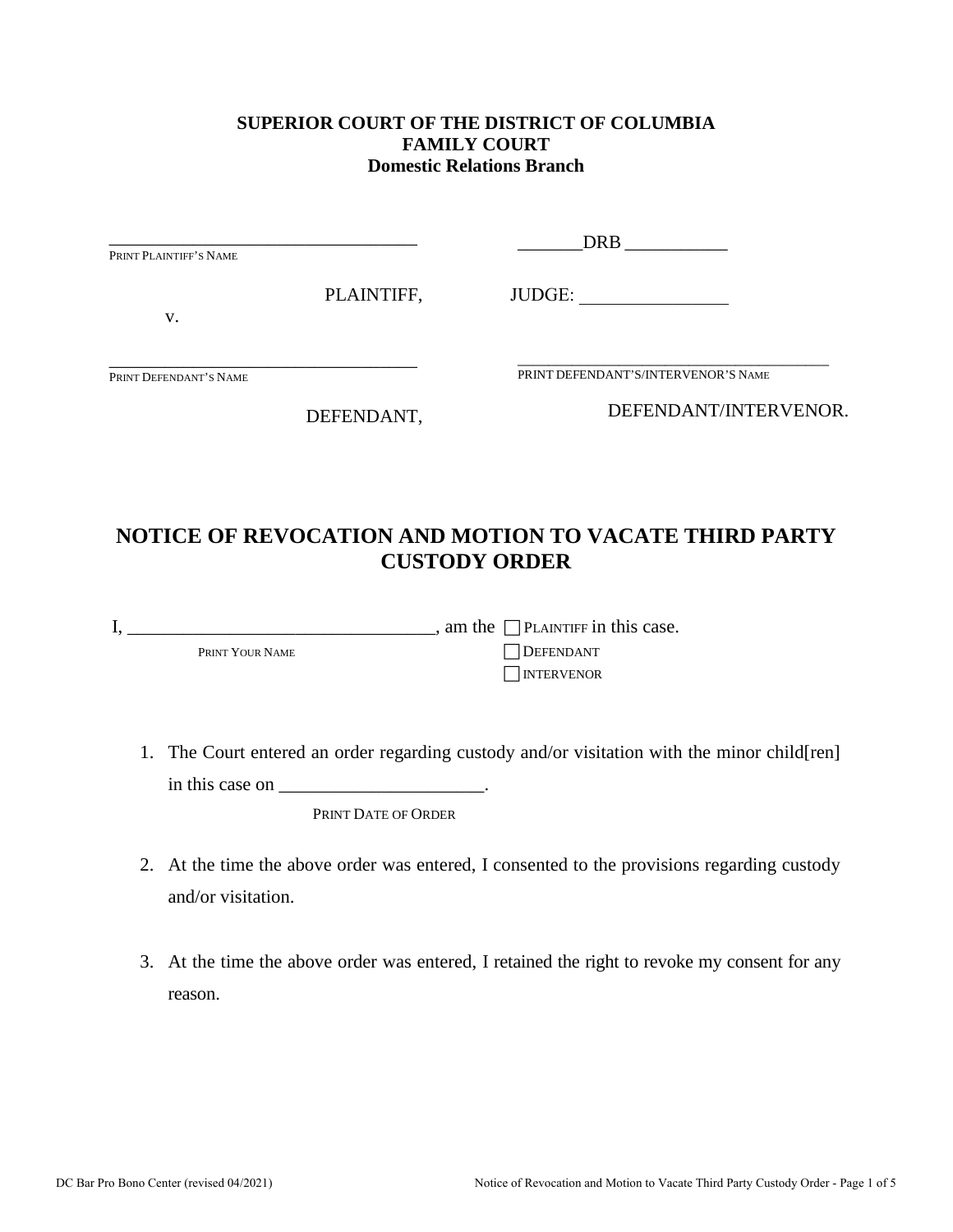## **Request for Relief**

**I HEREBY GIVE NOTICE that I revoke my consent to the custody order in this case.**

**I RESPECTFULLY REQUEST that the Court immediately vacate the custody order in this case.**

I declare under penalty of perjury that the foregoing is true and correct*.* 

*If this document is to be signed outside the geographic boundaries of the United States, Puerto Rico, the United States Virgin Islands, and any territory or insular possession subject to the jurisdiction of the United States, additional requirements must be met prior to signing. See Super. Ct. Dom. Rel. R. 2(c)(1)(B).*

\_\_\_\_\_\_\_\_\_\_\_\_\_\_\_\_\_\_\_\_\_\_\_\_\_\_\_\_\_\_\_\_\_\_\_\_ SIGN YOUR NAME. Add slashes to either side /like this/ to sign electonically. DATE

\_\_\_\_\_\_\_\_\_\_\_\_\_\_\_\_\_\_\_\_\_\_\_\_\_\_\_\_\_\_\_\_\_\_\_\_

PRINT YOUR NAME

\_\_\_\_\_\_\_\_\_\_\_\_\_\_\_\_\_\_\_\_\_\_\_\_\_\_\_\_\_\_\_\_\_\_\_\_ PHONE NUMBER

EMAIL ADDRESS

\_\_\_\_\_\_\_\_\_\_\_\_\_\_\_\_\_\_\_\_\_\_\_\_\_\_\_\_\_\_\_\_\_\_\_\_ HOME ADDRESS 1

\_\_\_\_\_\_\_\_\_\_\_\_\_\_\_\_\_\_\_\_\_\_\_\_\_\_\_\_\_\_\_\_\_\_\_\_ HOME ADDRESS 2

SUBSTITUTE ADDRESS: CHECK BOX IF YOU HAVE WRITTEN SOMEONE ELSE'S ADDRESS BECAUSE YOU FEAR HARASSMENT OR HARM.

\_\_\_\_\_\_\_\_\_\_\_\_\_\_\_\_\_\_\_\_\_\_\_\_\_\_\_\_\_\_\_\_\_\_\_\_

\_\_\_\_\_\_\_\_\_\_\_\_\_\_\_\_\_\_\_\_\_\_\_\_\_\_\_\_\_\_\_\_\_\_\_\_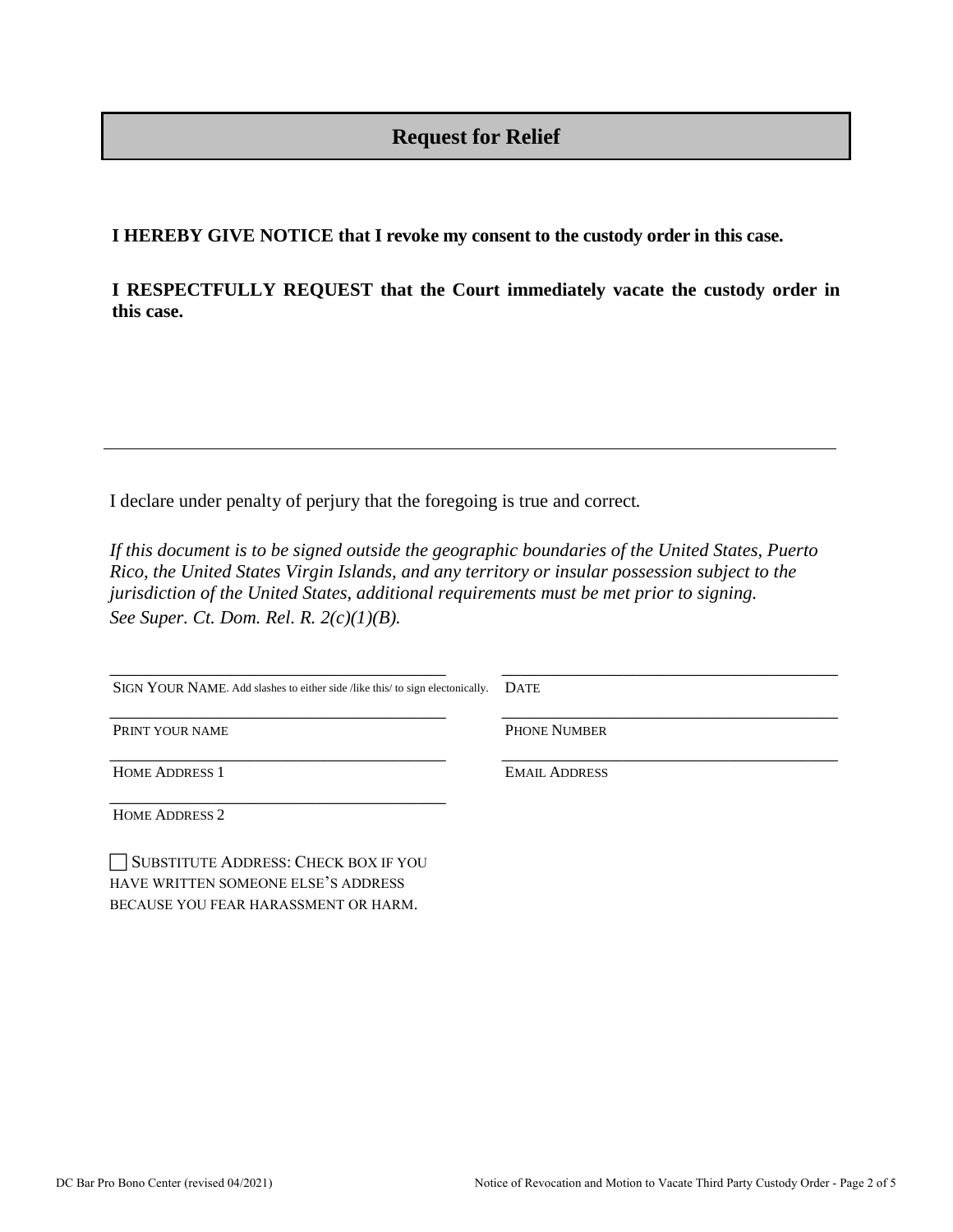#### **POINTS AND AUTHORITIES IN SUPPORT OF MOTION TO MODIFY CHILD SUPPORT ORDER**

In support of this Motion, I respectfully refer the Court to:

- **1. D.C. Code § 16-831.06(d).**
- **2. D.C. Code § 16-831.11(c).**
- **3. Super. Ct. Dom. Rel. R. 7(b).**
- **4. The record in this case.**
- **5. The attached supporting documents, if any. [LIST ANY DOCUMENTS THAT YOU ARE ATTACHING]**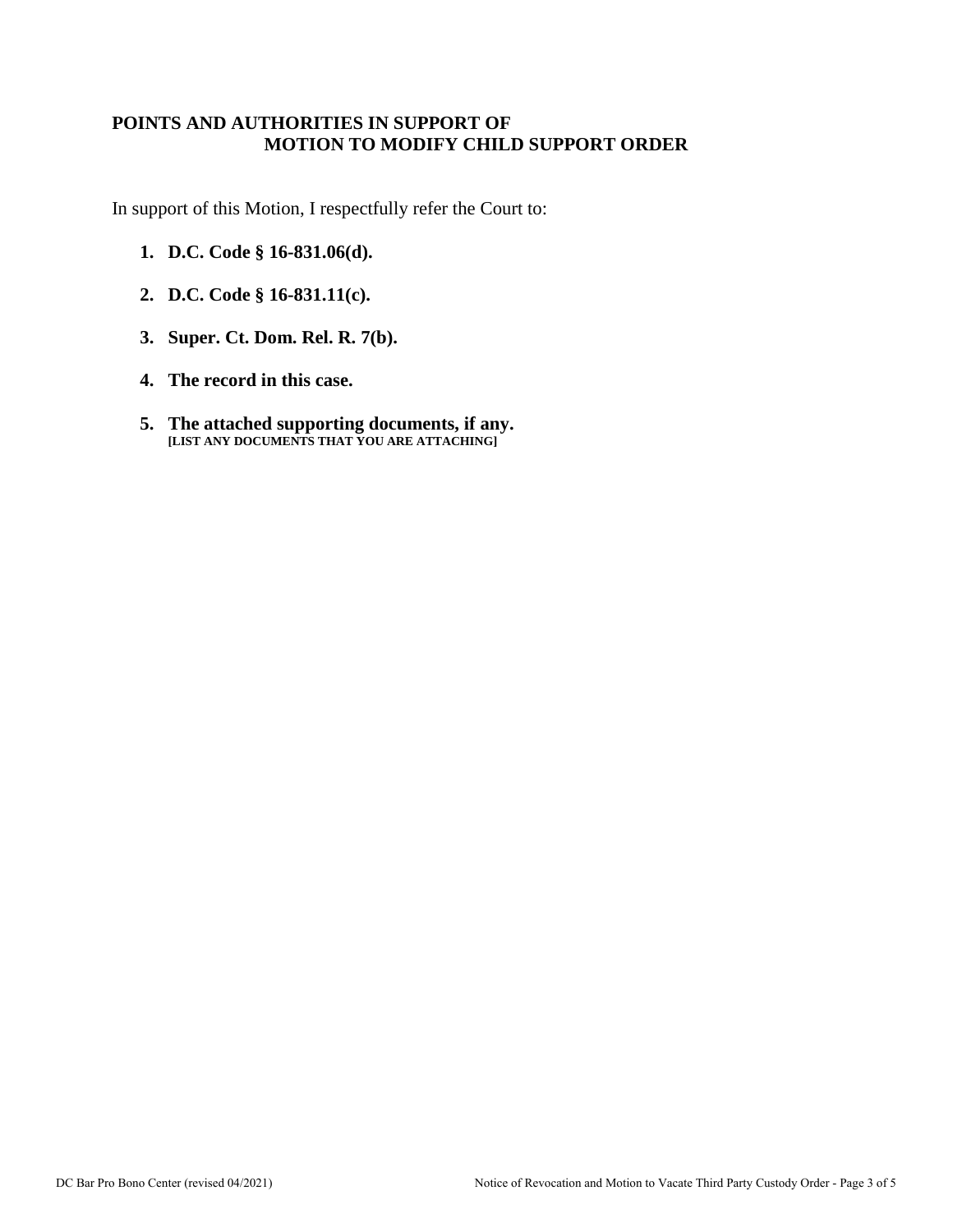# **Serving Domestic Relations Pleadings Filed During COVID-19**

## **What is "service"?**

**Service** means giving a copy of court papers to the other party or parties in your case. You must serve the other party or parties with any motions, answers, or other papers ("pleadings") you file in your Domestic Relations case.

This document tells you:

- How to figure out what type of service you have to do
- How to tell the Court that you served your papers to the other party
- How to find more information about service

### **Are there different rules for service in different cases?**

Yes. There are different rules for service depending on whether your case is **open** or **closed**.

| If:                                                    | Then your case is <i>probably:</i> |
|--------------------------------------------------------|------------------------------------|
| The Court has not yet issued a final order             | Open                               |
| The Court issued its final order less than 60 days ago | Open                               |
| The Court issued its final order more than 60 days ago | Closed                             |

**Not sure if your case is open or closed?** Call the Family Court Self-Help Center at **202-879-0096**.

#### **My case is open***.* **How do I serve somebody?**

If your case is **open**, you must follow [Rule 5](http://www.dccourts.gov/sites/default/files/rules-superior-court/DR%20Rule%205.%20Serving%20and%20Filing%20of%20Other%20Pleadings%20and%20Papers.pdf) of the Domestic Relations rules. Rule 5 says that you must serve the papers in one of these ways:



**Hand** the papers to the other party



Leave the papers at the other party's home **with a person who lives there** and is at least 18 years old



**III** Leave the papers at their **lawyer's office** 



 $\equiv$  Send it by **first-class mail** to party (or lawyer's) last known address



Through the Court's e-filing software, **CaseFileXpress**



Any other way, as long as the other party **agrees** in writing

*If the other party has a lawyer, you* **must** *serve their lawyer.*